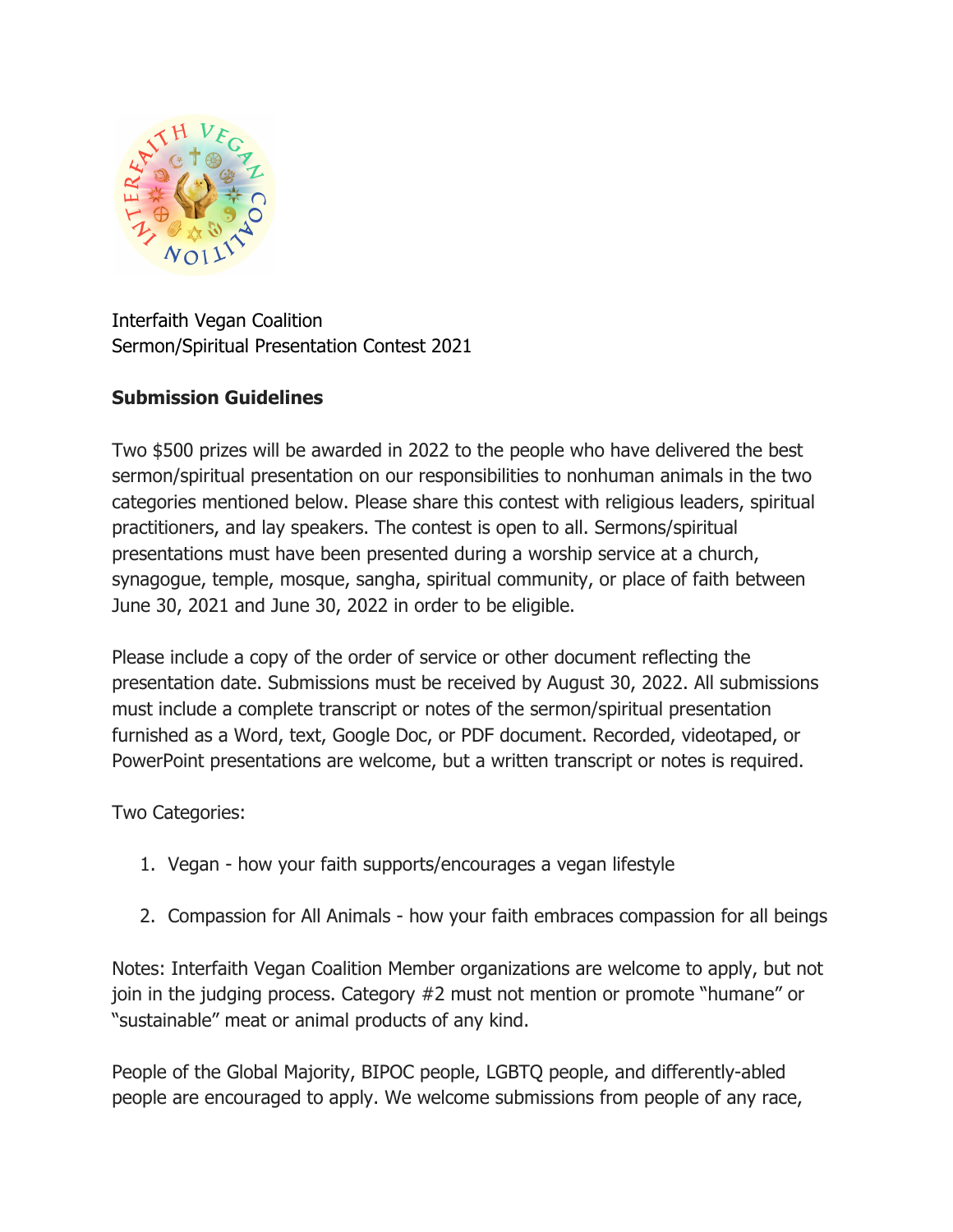color, religion, sex, sexual orientation, gender identity, national origin, family or parental status, veteran or disability status. Sermons in a language other than English must be accompanied by an English translation.

Submission Format:

The sermon/spiritual talk's title, author's name, contact information (please include both an email and phone number), date presented, location of the presentation to include the congregation or community, city, state/province and country, should be listed on the cover sheet. Subsequent pages should only list the sermon/spiritual talk title and page number. This is requested to avoid any unintentional bias if a judge is familiar with the author.

Please submit inquiries and entries to interfaith@idausa.org with "Sermon/Spiritual Presentation Entry" and your name in the subject line. If possible, submit entries as email attachments or Google drive/Dropbox links and additional links to online reference material for your sermon/spiritual presentation.

By entering the contest, you grant the Interfaith Vegan Coalition permission to use all or excerpts of your submission (with attribution) to create a new worship resource.

## **Judging Criteria**

There are seven criteria that will be used for judging. New voices are encouraged to apply.

- 1. Clarity: the sermon/spiritual presentation is well-written and well-structured with a beginning, main points, and closure and includes citations and attributes where appropriate.
- 2. Engaging: The sermon/spiritual presentation engages the audience, captivates, retains attention. Illustrations, slides, music, etc., make for a more interesting presentation.
- 3. Empathic: The sermon/spiritual presentation topic meets the audience where they are regarding our relationship to nonhuman animals.
- 4. Transformational: The sermon/spiritual presentation introduces and/or challenges the audience to a new way of perceiving themselves, the community, the world, and/or divinity, as regards our relationship to nonhuman animals.
- 5. Ethical: The sermon/spiritual presentation invites and motivates the audience into more just, merciful, and/or compassionate action for nonhuman animals.